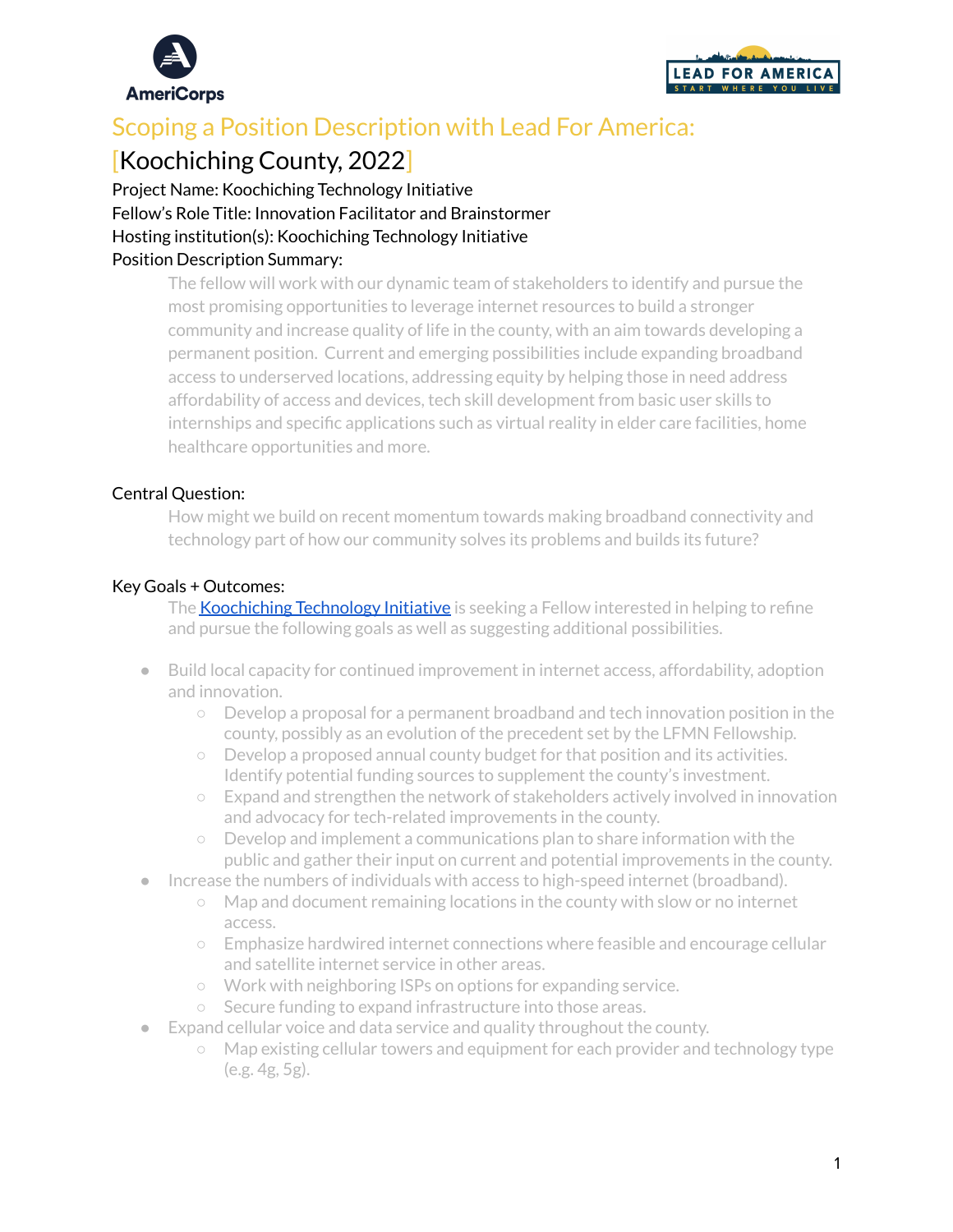



- Gather cellular signal strength data through existing crowdsource sites and volunteer speed testers.
- Work with tower and cellular companies to identify areas with important coverage gaps.
- Work with landowners, regulators, and stakeholders to identify specific locations for new towers.
- Improve affordability of access to broadband and related technologies.
	- Identify and promote use of existing funding sources and subsidy programs for internet access in collaboration with existing organizations.
	- Establish a local volunteer program to refurbish computers and other devices to provide at low cost, similar to PCs for People, building off recent efforts.
- Increase basic end-user tech skills.
	- Partner with Koochiching Aging Options, the library, local schools and other groups to provide volunteer tech training to help our population become more comfortable navigating the evolving digital landscape.
	- Focus on intergenerational exchange of tech skills and information, such as a local reporting effort with youth partnering to record the knowledge and histories of our elders.
- Propose innovations for county and city governments using the internet for increased civic participation in local government.
	- Explore existing models of such innovations, especially from nearby, rural cities and counties.
	- Meet with local citizen and government stakeholders on perceived issues, needs, goals and opportunities related to governance, participation and communication.
- Increase professional tech skills.
	- Help local organizations build the tech skills they need on a daily basis.
	- Help recruit and train local technology professionals through internships and career development with partners such as the local community college and Minnesota's **SciTech [internship](https://scitechmn.org/) program**.
- Identify completed KTI projects worth further investment or followup to build on their success, including digital history, teleconferencing, and a coworking center.
	- $\circ$  Most in need of followup, our **[WellnessVR](https://www.wellnessvr.io/)** equipment and content was a big success in our pilot project at a local care facility and has a permanent home at our public library but hasn't been used sense, perhaps in part due to the pandemic. Advocacy work and in-person demonstrations could lead to this significant investment making a positive difference in our eldercare community.

## Fellow Contribution in building capacity to achieve Key Goals & Outcomes:

Since its formation in 2018 the Koochiching Technology Initiative has been very successful in its mission "based on the recognition of the importance of internet access, integration and skills throughout Koochiching County". Initially an informal and diverse group of advocates and now an official citizens committee of the County, we have helped secure and distribute hundreds of thousands of dollars of support from a wide range of sources in pursuit of our goals to help the county thrive. While we have excelled at identifying and prioritizing needs and opportunities, our primary limitation has been the limited time of our all-volunteer team.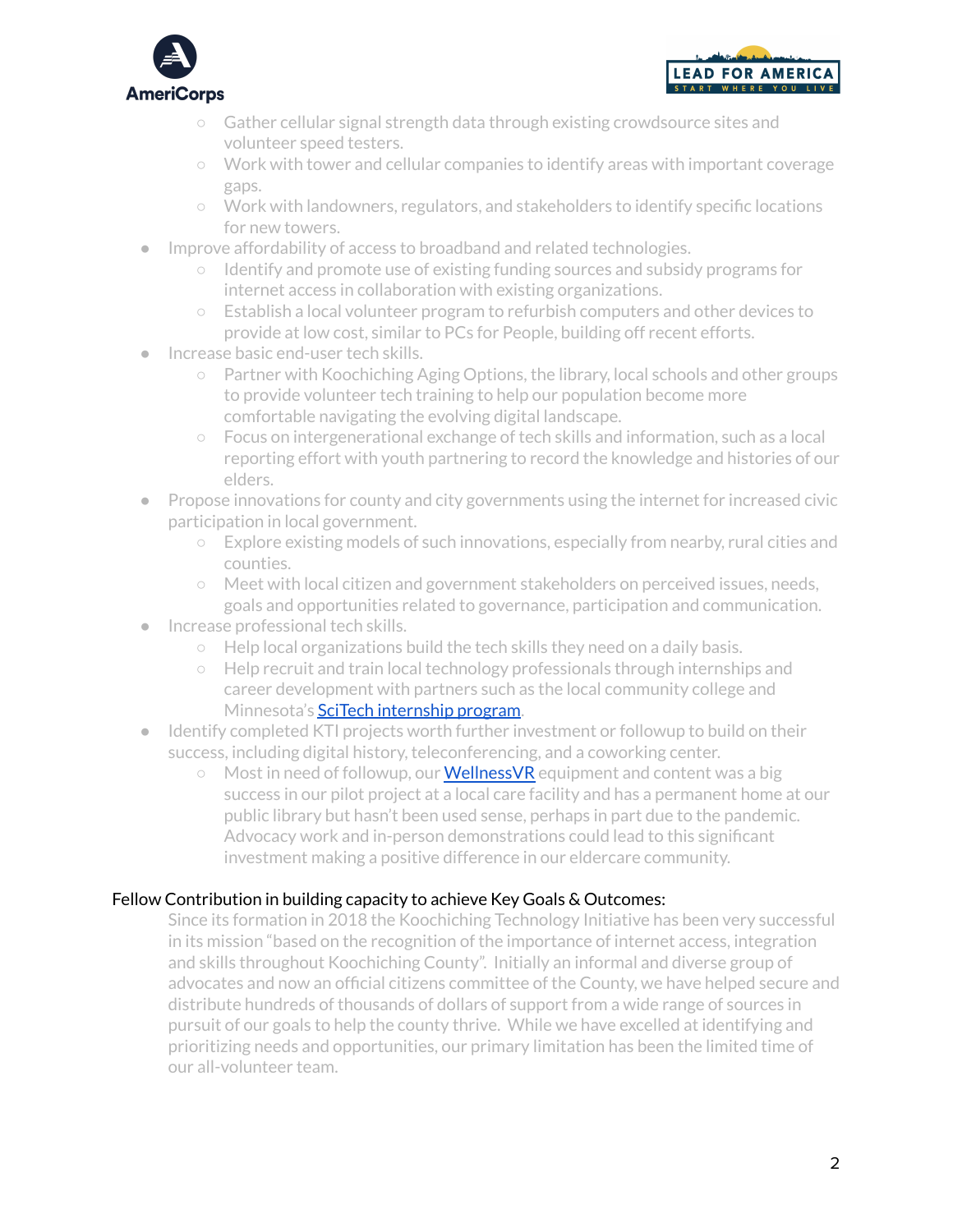



We believe that the county would benefit greatly from a permanent, paid position and institutional support to facilitate these innovations in an ongoing, iterative process, leveraging volunteers and stakeholders, increasing several fold what KTI has been able to achieve thus far. KTI recognized that the LFMN fellowship program represents an excellent opportunity to begin that process by demonstrating what such a position could accomplish and developing the job description in the process.

Demonstrating that potential and establishing that precedent would be the primary contribution of the Fellow. The additional goals of specific projects would serve that end by showing in practice and here in our county what such a position can accomplish and thus increase the likelihood of future innovations as new needs and opportunities arise.

#### Community Impact:

KTI and the fellowship are fundamentally about improving the community. We work with existing organizations, institutions and individuals to facilitate their projects, identify new opportunities and explore how broadband, technology and innovation can build a strong community with a vibrant future.

Changing technologies are inevitable and will continue to transform our lives. We aim to make that something we harness and shape locally for our purposes, building on our traditions, rather than something that simply happens to us, beyond our control.

#### Additional Context

Once selected, a KTI Fellow would be walking into a wealth of opportunities and a network of inspiring individuals full of ideas and advice, yet ready to listen. The Fellow would also have significant latitude to shape the path of these efforts according to their own interests and skills, in coordination with the team.

Each of the specific projects mentioned above is either already underway or has established groundwork including coordination with stakeholders, feasibility, and other details. Many additional projects are not listed, already complete, or show potential but lack individual champions to move them forward at this time.

KTI coalesced from a loose network of like-minded individuals when the Blandin Foundation presented the opportunity to form a **Blandin Broadband [Community](https://blandinfoundation.org/programs/broadband/blandin-broadband-communities-program/)**. Along with the Blandin Foundation, we generally follow the **Intelligent [Community](https://www.intelligentcommunity.org/method) Forum** [method](https://www.intelligentcommunity.org/method), a holistic approach to community development that identifies 6 factors, labeled connect, sustain, include, engage, innovate, and work. KTI is also part of the **[Arrowhead](https://blandinfoundation.org/programs/broadband/arrowhead-intelligent-region/) [Intelligent](https://blandinfoundation.org/programs/broadband/arrowhead-intelligent-region/) Region**, applying the same model at a larger scale.

Our individual projects make sense on their own yet are always developed with this larger framework in mind, making them part of a coherent strategy for the future.

#### *The primary host contact for the fellowship:*

- Name: Jim Yount
	- Email: info@koochiching.tech Cell: 218-417-0053